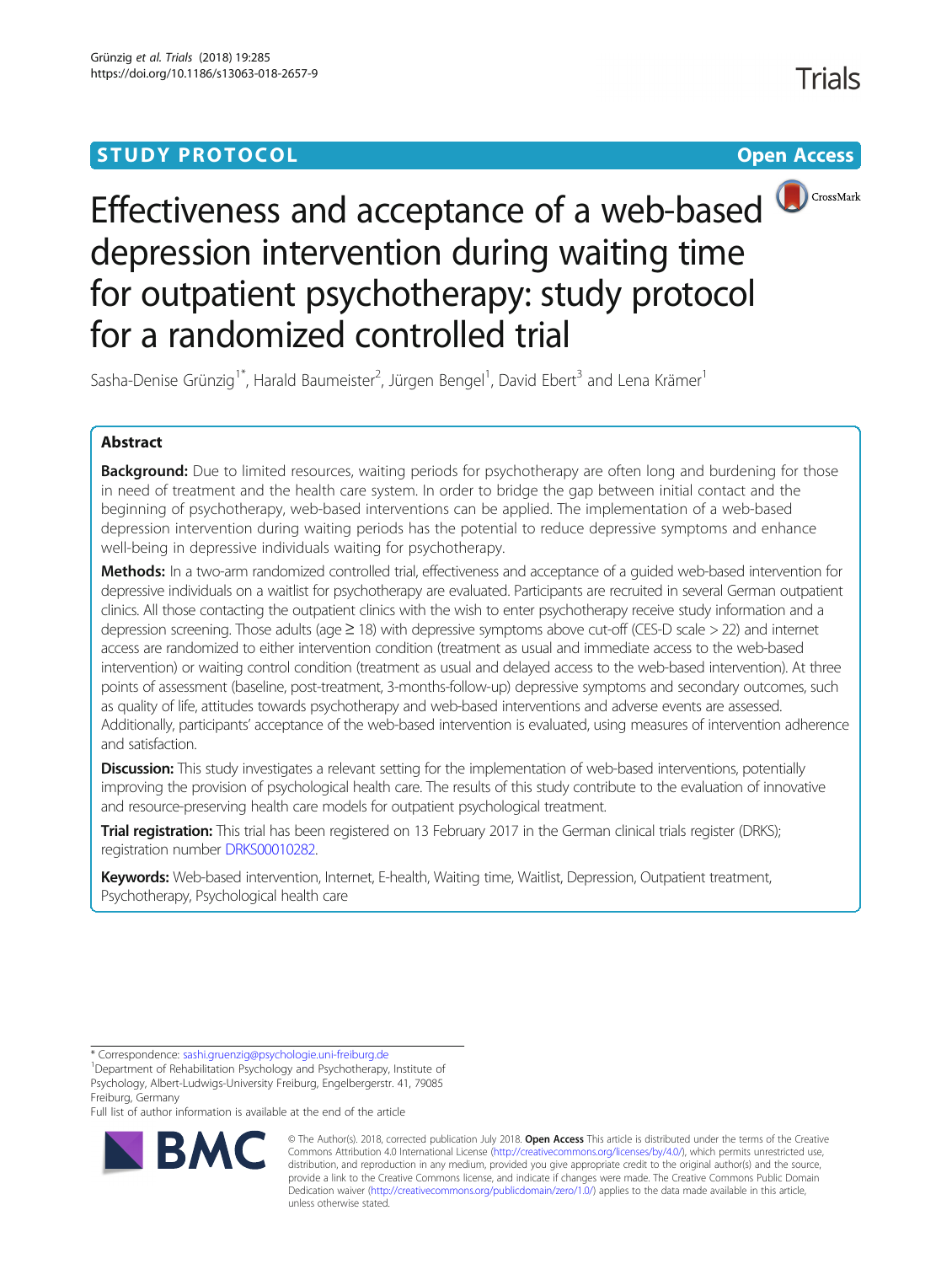## Background

Psychotherapy usually is a restricted resource, often associated with prolonged waiting periods for people seeking psychotherapeutic treatment. In Germany, on average, the waiting time to start psychotherapy is 4.5 months [\[1](#page-8-0)], with rural areas being particularly undersupplied [\[2\]](#page-8-0). These waiting periods are disadvantageous for people seeking help as well as the health care system. Individuals in need of mental health care experience an increased risk of chronification [\[3\]](#page-8-0) and they are more dissatisfied with the help they receive [\[4](#page-8-0)]. They utilize more unspecific health care offers [\[5](#page-8-0)], causing high direct and indirect costs for the health care system [\[6\]](#page-8-0). Moreover, waiting periods contribute to people not starting psychotherapeutic treatment [[7,](#page-8-0) [8](#page-8-0)] or not considering psychotherapy in the first place [[9\]](#page-8-0). In order to address this issue, appropriate interventions should be offered to those unable to receive immediate psychotherapy.

One possibility to produce relief for people waiting for psychotherapy is the implementation of web-based selfhelp interventions. Web-based interventions have the potential to bridge treatment gaps [[10,](#page-8-0) [11\]](#page-8-0), as they can be applied flexibly, with comparably little time, space, and personnel resources [[12](#page-8-0), [13\]](#page-8-0). Since the late 1990s, a large body of research has emerged, confirming that web-based interventions are effective in reducing a range of psychological symptoms [\[14](#page-8-0)–[18\]](#page-8-0). Particularly guided interventions offering feedback to participants have put forth promising effects [\[19\]](#page-8-0). Most recent research suggests that web-based interventions can be comparably effective to face-to-face psychotherapy [\[20](#page-8-0)]. While the efficacy of web-based interventions has been shown in various trials  $[21–24]$  $[21–24]$  $[21–24]$  $[21–24]$  $[21–24]$ , the implementation of web-based interventions into health care systems worldwide is still in its infancy. One possibility to integrate web-based interventions into the health care system is their implementation during waiting periods. Offering web-based interventions to those waiting for psychotherapy may prove to be superior to mere waiting for several reasons: Individuals unable to enter psychotherapy could receive immediate access to an evidence-based intervention, therefore be provided with instant help; they could access the intervention 24 h a day, and use it in a familiar environment without time or travel costs [\[25](#page-9-0)]. For those in need of further treatment, interventions during waiting periods may facilitate progress in the subsequent face-to-face psychotherapy [\[26](#page-9-0)]. Hence, the implementation of a web-based intervention during waiting periods may prove to be particularly beneficial for both, help-seeking people and the adequate allocation of resources in our health care systems.

In order to assess the potential benefits of web-based interventions, they must be implemented in populations in need of help. One common complaint during waiting periods is depressive symptomatology [\[5](#page-8-0)]. With a point prevalence of about 8%, depressive symptoms are widespread in Germany [[27\]](#page-9-0), substantially reducing the quality of life of those affected [[28,](#page-9-0) [29\]](#page-9-0). As almost half the patients in German outpatient clinics present with a depressive disorder [[30,](#page-9-0) [31\]](#page-9-0) and depressive symptoms often occur comorbid with other mental disorders [\[32](#page-9-0)], an intervention targeting the reduction of depressive symptoms is likely to be beneficial for many individuals waiting for psychotherapy.

The efficacy of web-based interventions for the reduction of depressive symptoms has been shown in several trials [\[22](#page-8-0), [33](#page-9-0)]. However, there is limited evidence for their effectiveness and acceptance when implemented during waiting periods. To the best of our knowledge, three studies have examined web-based depression interventions during waiting periods [[34](#page-9-0)–[36](#page-9-0)]. Two studies reported intervention take-up rates between 26 and 53% [[34,](#page-9-0) [37\]](#page-9-0), high satisfaction among users [[34\]](#page-9-0) and large pre-post effect sizes of  $d = .75$  [[36](#page-9-0)]. The only randomized controlled trial testing a web-based depression intervention against mere waiting (treatment as usual) implemented an unguided intervention and had a number of methodological limitations, such as baseline assessment after randomization, substantial study dropout combined with missing intention-to-treat analyses and including participants without depressive symptoms [[35\]](#page-9-0). At this point, no conclusions concerning the effectiveness of guided web-based depression interventions compared to treatment as usual during waiting periods can be drawn. Also, considering the results on intervention take-up and user satisfaction, findings concerning the acceptance of web-based interventions during waiting periods are quite heterogeneous and vary depending on the measure of acceptance (e.g., uptake vs. satisfaction rates) [[34](#page-9-0)–[36\]](#page-9-0).

Taken together, the former studies highlight some of the challenges, such as low take-up rates [\[37\]](#page-9-0), as well as the potentials of web-based interventions in this setting, such as high satisfaction among users [\[34\]](#page-9-0) and possible reductions of depressive symptoms [\[36\]](#page-9-0). More research is needed to determine to what extent web-based interventions during waiting periods are superior to treatment as usual and which participant and intervention characteristics might impact on effectiveness and acceptance.

## Aims and research questions

The study aims at evaluating the effectiveness and acceptance of a guided web-based intervention for depressive individuals on a waitlist for outpatient psychotherapy. The following research questions are addressed:

(Ia) Does the implementation of the web-based intervention have an effect on depressive symptoms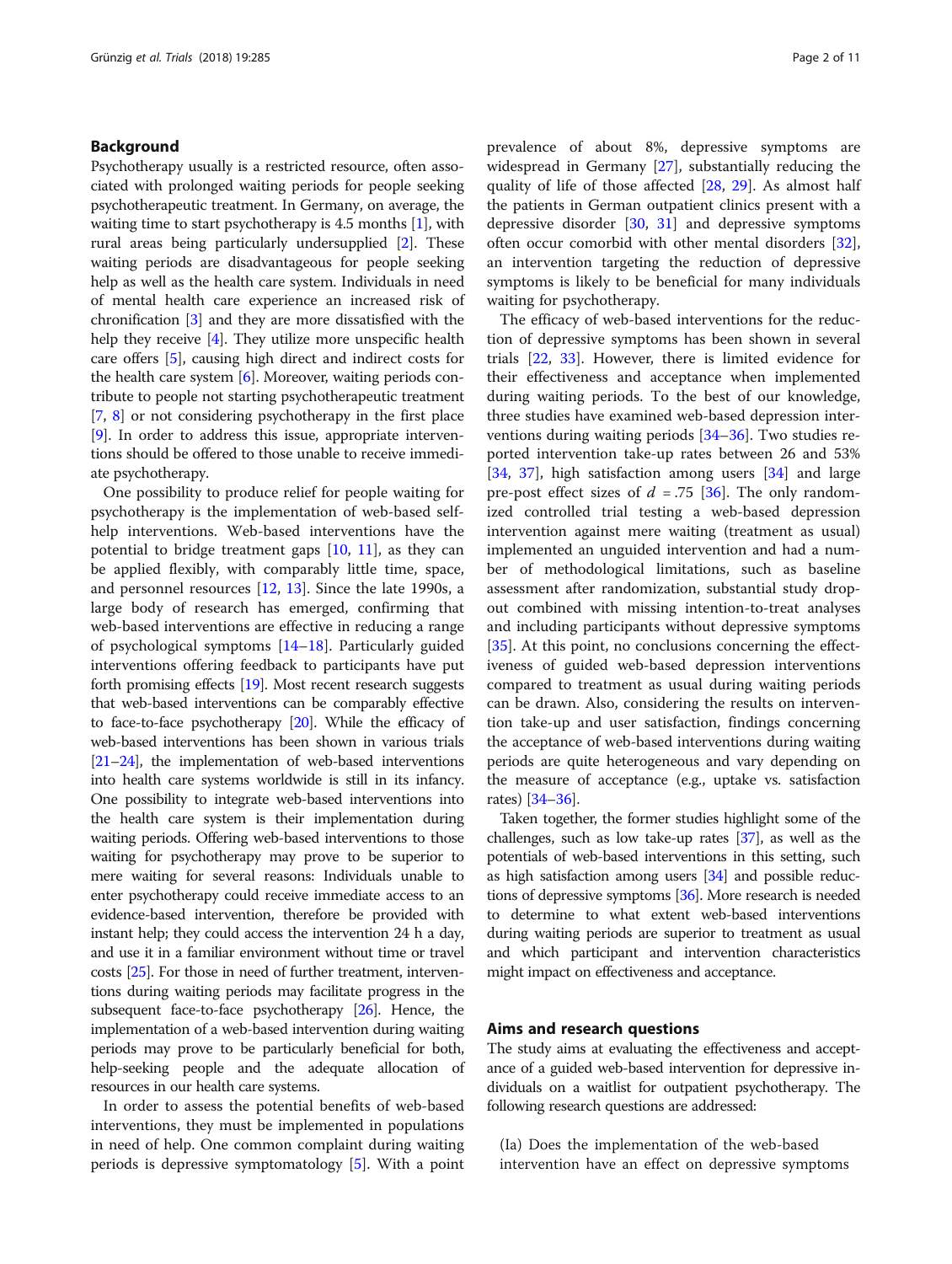when compared to waiting for psychotherapy without a web-based intervention? (effectiveness)

(Ib) Does the implementation of the web-based intervention have an effect on other psychological symptoms, quality of life, and attitudes towards face-to-face psychotherapy and towards web-based interventions? (effectiveness)

(II) How are intervention adherence (take-up rates, number of modules completed) and intervention satisfaction among depressive individuals waiting for face-to-face psychotherapy? (acceptance)

(III) Which variables influence the effectiveness and acceptance of the web-based intervention (e.g., internet affinity, former psychotherapy)?

## Methods

### Design

A two-arm randomized controlled trial (RCT) of parallel design is conducted in order to investigate the research questions. Participants are randomized either to the intervention group receiving immediate access to the web-based intervention, or the waiting control group receiving treatment as usual (TAU) until follow-up assessment, and subsequently access to the web-based intervention. TAU in the control condition means waiting for face-to-face psychotherapy while having access to all other services of health care (e.g., general practitioner). Assessments take place before randomization (T1), seven weeks after randomization (T2), and at 3-months follow-up (T3). Figure [1](#page-3-0) displays the flow of participants following the SPIRIT guidelines [\[38](#page-9-0)]. Additional file [1](#page-8-0) are available online. All procedures have been approved by the ethics committee of the Albert-Ludwigs-University Freiburg (approval number 404/16). The trial is registered in the German clinical trials register under DRKS00010282. We conduct and report the trial in accordance with the CONSORT 2010 Statement [[39\]](#page-9-0), the supplement of the CON-SORT statement for pragmatic effectiveness trials [\[40](#page-9-0)] and the guidelines for executing and reporting internet intervention research [[41\]](#page-9-0).

## Recruitment

Participants are recruited at several psychotherapeutic outpatient clinics in Germany. All cooperating outpatient clinics have a current wait of at least two months before individuals enter psychotherapy. Consecutively, all those accepted onto the waitlist of an outpatient clinic are informed about the ongoing study and receive study information and screening material. All individuals on the existing waitlists with a remaining waiting time of at least two months are also invited to fill in screening material. Screeners are sent back directly to the research team. Respondents are tested for eligibility to participate in the study (cf. inclusion criteria). Eligible respondents

receive an e-mail providing further study information and a link to the digital informed consent sheet. All respondents giving their informed consent are enrolled in the online baseline assessment (T1) and then randomized either to the intervention group (IG) or the control group (CG). Participants of the IG are provided with a link to access the web-based intervention. Participants of the CG are given the opportunity to access the webbased intervention without guidance after follow-up assessment. Recruitment has started in February 2017 and is ongoing until both treatment arms have reached a size of  $n = 68$ . All procedures were specified prior to recruitment start and are conducted as explicated in the clinical registration form (DRKS00010282).

## Inclusion and exclusion criteria

Individuals waiting for psychotherapy in one of the cooperating outpatient clinics and interested in study participation are eligible when they indicate (1) an age of 18 years and over, (2) working internet access, and (3) depressive symptoms (CES-D score > 22; Center for Epidemiologic Studies Depression Scale [\[42\]](#page-9-0)). Exclusion criteria are reduced to a minimum. This procedure allows for high external validity as it leads to a heterogeneous sample of people seeking outpatient psychotherapy independent of a particular diagnosis. It allows individuals with other primary diagnoses (e.g. anxiety disorder) to participate in the study, as long as they show substantial depressive symptoms. Comorbid psychological symptoms are detected with the Brief Symptom Inventory (BSI; [[43\]](#page-9-0)). As additional criterion, participants must (4) submit their informed consent, (5) complete baseline assessments and (6) state no suicidal ideation on the BSI item no. 9 (score < 2). In case of a BSI item score of 1, participants must agree to a nonsuicide-contract before entering the study. In case of suicidal ideation throughout the study, we follow a firm suicide protocol, which has been approved by the ethics committee. Potential steps in case of suicidal ideation include information on further help, non-suicide contracts, and telephone calls by a licensed psychotherapist.

### Randomization and blinding

An independent researcher of the Methodological Support Centre of the Rehabilitation Research Network Freiburg, who is not elsewhere involved in the study, prepared randomization and allocation of participants in advance. As a means of randomization, an automated computerbased system is implemented ([https://www.sealedenve](https://www.sealedenvelope.com/)[lope.com/\)](https://www.sealedenvelope.com/) using permuted block randomization with variable block sizes of 4, 6, and 8 (randomly arranged), in a ratio of 1:1. Randomization is stratified by outpatient clinic. The means for blinding in this study are limited. Still, data analysts will be blinded by creating syntaxes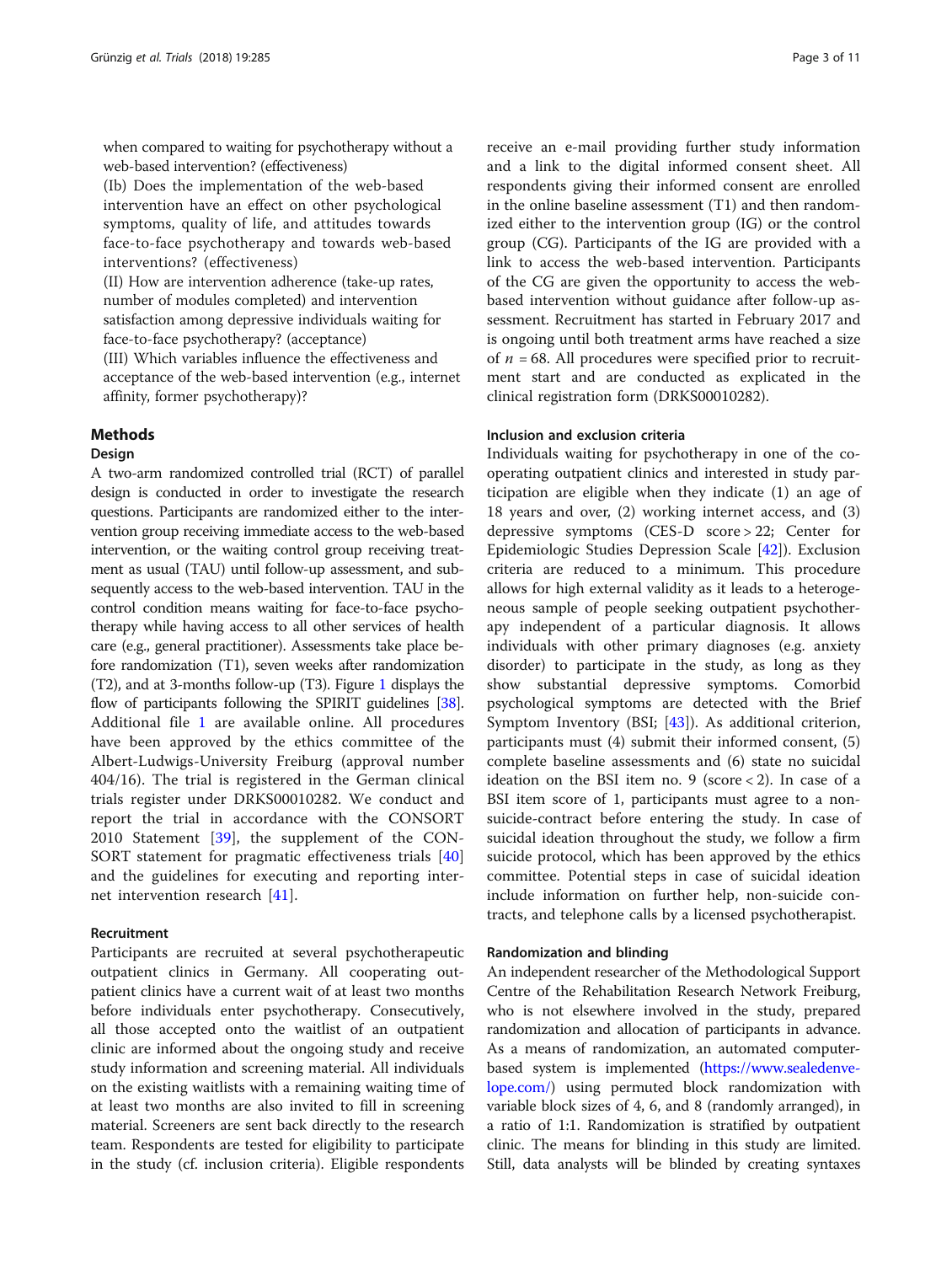<span id="page-3-0"></span>

before adding the treatment condition variable to the data set.

## Proposed sample size

The sample size calculation is based on the difference in change in the primary outcome (depressive symptoms) from pre- to post-treatment in both treatment arms (intention-to-treat analysis). Considering recent metaanalytic effect sizes for web-based depression interventions, an effect size of  $d = 0.56$  [[33\]](#page-9-0) can be expected and is considered feasible for the type of intervention (guided intervention, naturalistic study design, cf. [\[44](#page-9-0)]).

On the basis of a two-sample t-test at a two-sided significance level of .05, the study is planned to detect this effect with 90% power. This requires a sample of 68 individuals in each arm.

With a target sample size of  $N = 136$  for randomization, at least 597 screeners have to be sent out. Based on previous research, it is expected that about 50% of the contacted people are interested in study participation [[37](#page-9-0)]. Further, about 65% of those interested are expected to score above the cut-off for depressive symptoms [[45](#page-9-0)], resulting in 194 potential participants. A 30% loss is expected due to incomplete baseline, suicidal ideation or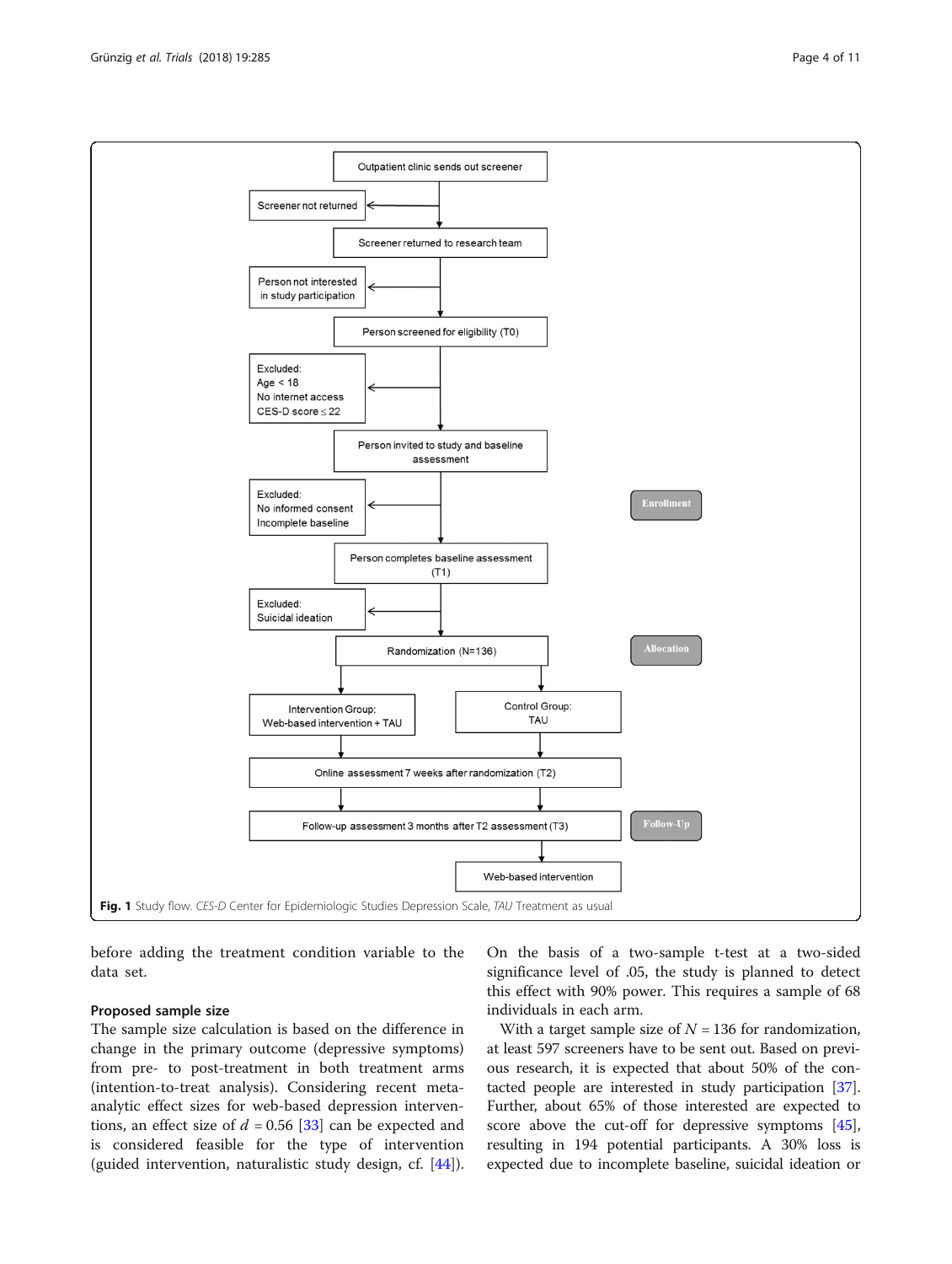missing informed consent, leaving 136 participants for randomization.

#### Intervention condition

The intervention in use (GET.ON Mood Enhancer) 46 consists of six consecutive modules, each about 30 min in length, and homework assignments. Participants are recommended to work on one or two modules per week. Adaptations of the intervention have proven effective in reducing depressive symptoms in varying samples [[46](#page-9-0)–[51](#page-9-0)]. The intervention has been slightly modified to suit the purpose of this setting (wording of the introduction, example participants, explanation of further treatment options, and text message support).

The intervention is based on behavioral activation [[52](#page-9-0)] and problem-solving therapy [[53\]](#page-9-0). The core elements of the intervention are (1) psycho-education, (2) behavioral activation, (3) systematic problem solving, and (4) optional lections on sleep, rumination, and relaxation. Additionally, participants receive access to an electronic mood diary. Participants receive a semi-standardized feedback after each completed module by an e-coach (trained psychologist) in order to enhance adherence. Feedback includes positive reinforcement of the participants' assignments and encouragement to continue working with the intervention. E-coaches are not otherwise involved in the study. Additionally, participants can chose to activate text message support (42 text messages, one per day). The text messages are standardized and remind the participants of their weekly assignments and repeat specific lessons. Text message prompts and guidance have been shown to be very beneficial for the efficacy and adherence to web-based interventions [[33](#page-9-0), [54](#page-9-0), [55](#page-9-0)]. Participants also receive standardized e-mails reminding them of unfinished tasks. Participants can access the intervention at any time and from all webenabled devices. Each module closes with a short questionnaire, assessing subjective usefulness of the module, the location and time spent working on the module, and the level of concentration.

Participants' access to TAU (e.g., visits to other medical practitioners) is not restricted. A detailed description of TAU is obtained at post-treatment. Any contact between the research team and study participants (e.g., online assessments, e-mail reminders) is standardized for all study participants (IG and CG) and reduced to a minimum.

#### Control condition

Participants of the waiting control group are informed that they can access the web-based intervention after follow-up assessments. Again, access to TAU until follow-up assessment is not restricted. As for the intervention group, a detailed description of TAU is obtained at post-treatment.

## Outcome measures

Table [1](#page-5-0) gives an overview of assessments at screening, baseline, post-treatment and follow-up.

## Effectiveness measures Primary outcome

Depressive symptoms Depressive symptoms are assessed using the Center for Epidemiologic Studies Depression Scale (CES-D; German version [[42](#page-9-0)]). The CES-D consists of 20 items measuring the global level of depressive severity within the last week on a 4-point Likert scale. The total score ranges from 0 to 60, with higher scores indicating more severe depressive symptoms. Its internal consistency of  $\alpha$  = .92 in clinical samples is very good [[42](#page-9-0)].

### Secondary outcomes

Depressive symptoms The Patient Health Questionnaire (PHQ-9; [\[56](#page-9-0)]) allows a categorical classification of depression severity, distinguishing between moderate, moderately severe and severe major depression. It consists of nine items and assesses depressive symptoms of the past two weeks. Its internal consistency reaches values of  $\alpha = .88$  [[57](#page-9-0)].

Health related quality of life To assess health related quality of life, the SF-12 Health Survey [\[58](#page-9-0)] is used. The instrument provides two subscales, measuring physical and mental quality of life components. It consists of 12 items, rated on scales between two and five points. Reliability and validity of the SF-12 have been well documented ( $\alpha$  = .77; [[58\]](#page-9-0)).

Psychological symptoms The Brief Symptom Inventory (BSI; [\[43](#page-9-0)]) is applied to measure psychological symptoms of the past week. Its 53 items are rated on a 5-point Likert scale and cover symptoms of somatization, obsessive compulsion, interpersonal sensitivity, depression, anxiety, hostility, phobic anxiety, paranoid ideation and psychoticism. The Global Severity Index (GSI) reflects the respondents' overall level of psychological distress. Validity and reliability of the BSI are well-established  $(\alpha = .91; [43])$  $(\alpha = .91; [43])$  $(\alpha = .91; [43])$ . Additionally, item number 9 of the BSI serves as an indicator for suicidal ideation.

Attitudes towards psychotherapy Participants' attitudes towards face-to-face psychotherapy are measured by the Attitude Towards Seeking Professional Psychological Help Scale - Short Form (ATSPPH-SF; [\[59\]](#page-9-0)). This instrument consists of 10 items that are rated on a 4-point Likert scale. The psychometric properties of the questionnaire are good ( $\alpha = .78$ ; [\[60\]](#page-9-0)).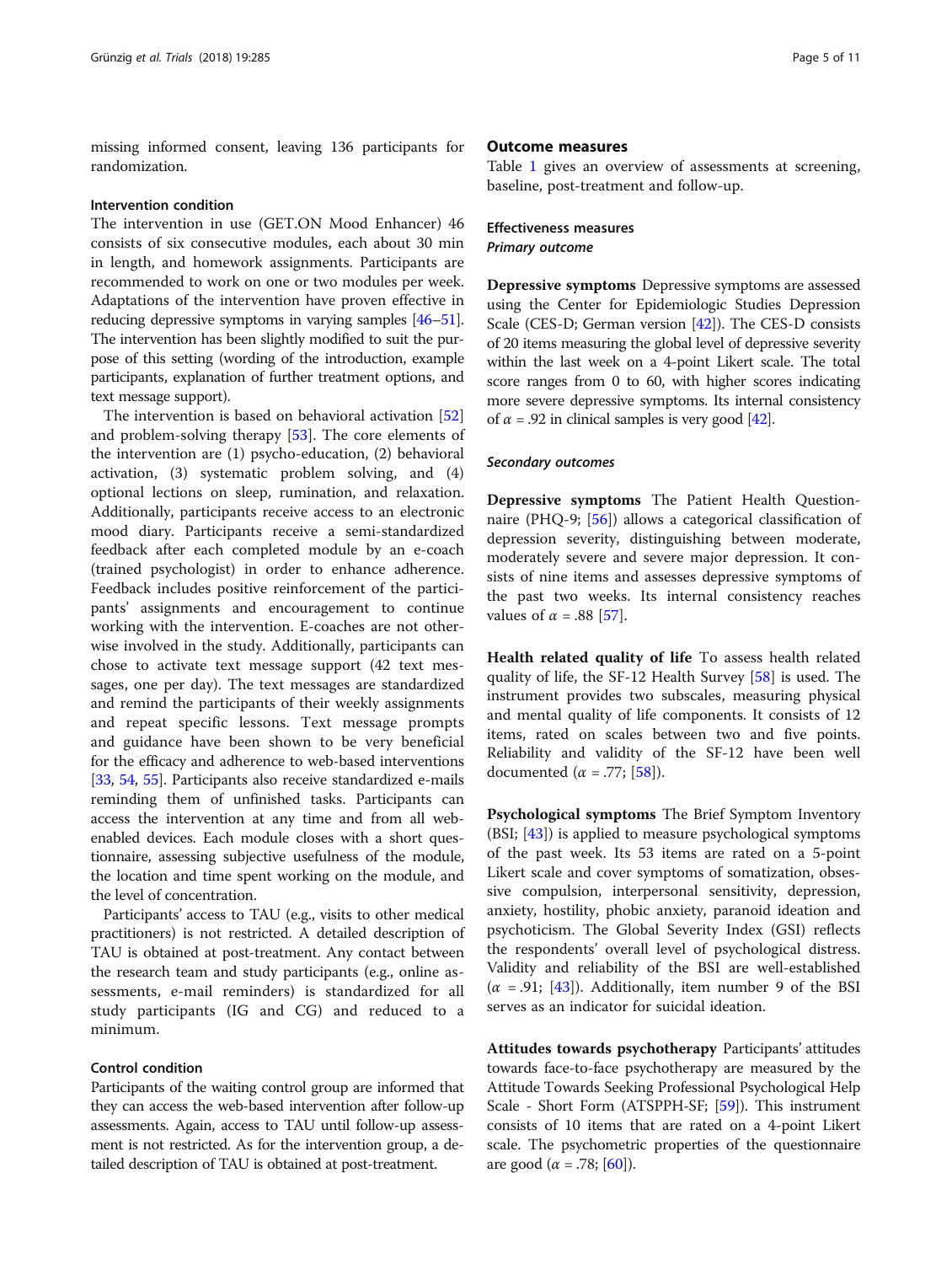#### <span id="page-5-0"></span>Table 1 Overview of measurements

| Variables                                  | Instrument                  | Screening   | T1                        | T <sub>2</sub>        | T <sub>3</sub> |
|--------------------------------------------|-----------------------------|-------------|---------------------------|-----------------------|----------------|
| Inclusion/exclusion criteria               |                             |             |                           |                       |                |
| Age                                        | SR                          | X           |                           |                       |                |
| Internet access                            | <b>SR</b>                   | $\mathsf X$ |                           |                       |                |
| Depressive symptoms                        | CES-D                       | X           |                           |                       |                |
| Non-Suicidality                            | BSI item 9                  |             | $\boldsymbol{\mathsf{X}}$ |                       |                |
| Effectiveness                              |                             |             |                           |                       |                |
| Primary outcome                            |                             |             |                           |                       |                |
| Depressive symptoms                        | CES-D                       | X           | $\boldsymbol{\mathsf{X}}$ | $\boldsymbol{\times}$ | $\mathsf X$    |
| Secondary outcomes                         |                             |             |                           |                       |                |
| Depressive symptoms (categorical)          | PHQ-9                       |             | $\boldsymbol{\mathsf{X}}$ | X                     | $\mathsf X$    |
| Health-related quality of life             | $SF-12$                     |             | X                         | X                     | $\mathsf X$    |
| Psychological symptoms                     | <b>BSI</b>                  |             | X                         | $\times$              | $\mathsf X$    |
| Attitudes towards psychotherapy            | ATSPPH-SF                   |             | Χ                         | X                     | $\mathsf X$    |
| Attitudes towards web-based interventions  | ATSPPH-SF (adapted version) |             | $\boldsymbol{\times}$     | X                     | $\mathsf X$    |
| Adverse events                             | <b>INEP</b>                 |             |                           | X                     |                |
| Acceptance                                 |                             |             |                           |                       |                |
| Motivation to use a web-based intervention | <b>SR</b>                   | X           |                           |                       |                |
| Intervention adherence                     | Response and dropout rate   | X           |                           | (x)                   |                |
| Intervention satisfaction                  | CSQ-8                       |             |                           | (x)                   |                |
| Sample characteristics                     |                             |             |                           |                       |                |
| Demographic variables                      | SR                          |             | X                         |                       |                |
| Internet affinity                          | <b>IAS</b>                  |             | X                         |                       |                |
| Health care utilization                    | <b>FIMA</b>                 |             |                           | X                     |                |
| Current Psychotherapy                      | <b>SR</b>                   |             | $\boldsymbol{\mathsf{X}}$ | Χ                     | $\mathsf X$    |

Note. T1 baseline, T2 post-treatment, T3 follow-up, x intervention and control group, (x) only intervention group, SR self-report, CES-D Center for Epidemiologic Studies Depression Scale, BSI Brief Symptom Inventory, PHQ-9 Patient Health Questionnaire, SF-12 Health Survey, ATSPPH-SF Attitude Towards Seeking Professional Psychological Help- Short Form, INEP Inventory for the Assessment of Negative Effects of Psychotherapy, CSQ-8 Client Satisfaction Questionnaire, IAS Internet Affinity Scale, FIMA Questionnaire for Health-Related Resource Use in an Elderly Population

Attitudes towards web-based interventions An adapted version of the Attitude Towards Seeking Professional Psychological Help Scale - Short Form (ATSPPH-SF; [[59\]](#page-9-0)) is applied to assess the attitude towards web-based interventions. Compared to the original version of the ATSPPH-SF, solely the term "psychotherapy" is replaced by the term "online training" in each item. The number of items remains unchanged.

Adverse events The Inventory for the Assessment of Negative Effects of Psychotherapy (INEP; [\[61\]](#page-9-0)) consists of 21 items dealing with potential side effects of psychotherapy. In accordance with previous studies  $[62-65]$  $[62-65]$  $[62-65]$  $[62-65]$  $[62-65]$ , the instrument is adapted for the particular setting of web-based interventions, resulting in the deletion of 6 face-to-face specific items. The remaining 15 items are scored on a 4-point Likert scale. The reliability of this instrument is good ( $\alpha$  = .86; [\[61](#page-9-0)]).

#### Acceptance measures

Intervention adherence The adherence to the intervention in use is depicted by the take-up rate at the level of recruitment and the number of modules completed. Additionally, the intervention dropout relates to the number of intervention completers ( $\geq 5$  modules; [\[46](#page-9-0)]) and non-completers in the IG. For a better understanding of intervention dropouts, all non-completers are asked to indicate reasons for their non-completion.

Intervention satisfaction The Client Satisfaction Questionnaire (CSQ-8; [[66](#page-9-0)]) measures client satisfaction with health care services. Following Boss and colleagues [\[67](#page-9-0)], we use an adapted version for the evaluation of satisfaction with web-based interventions for IG-participants at post-treatment. The scale consists of eight items, rated on a 4-point Likert scale. The adapted scale has been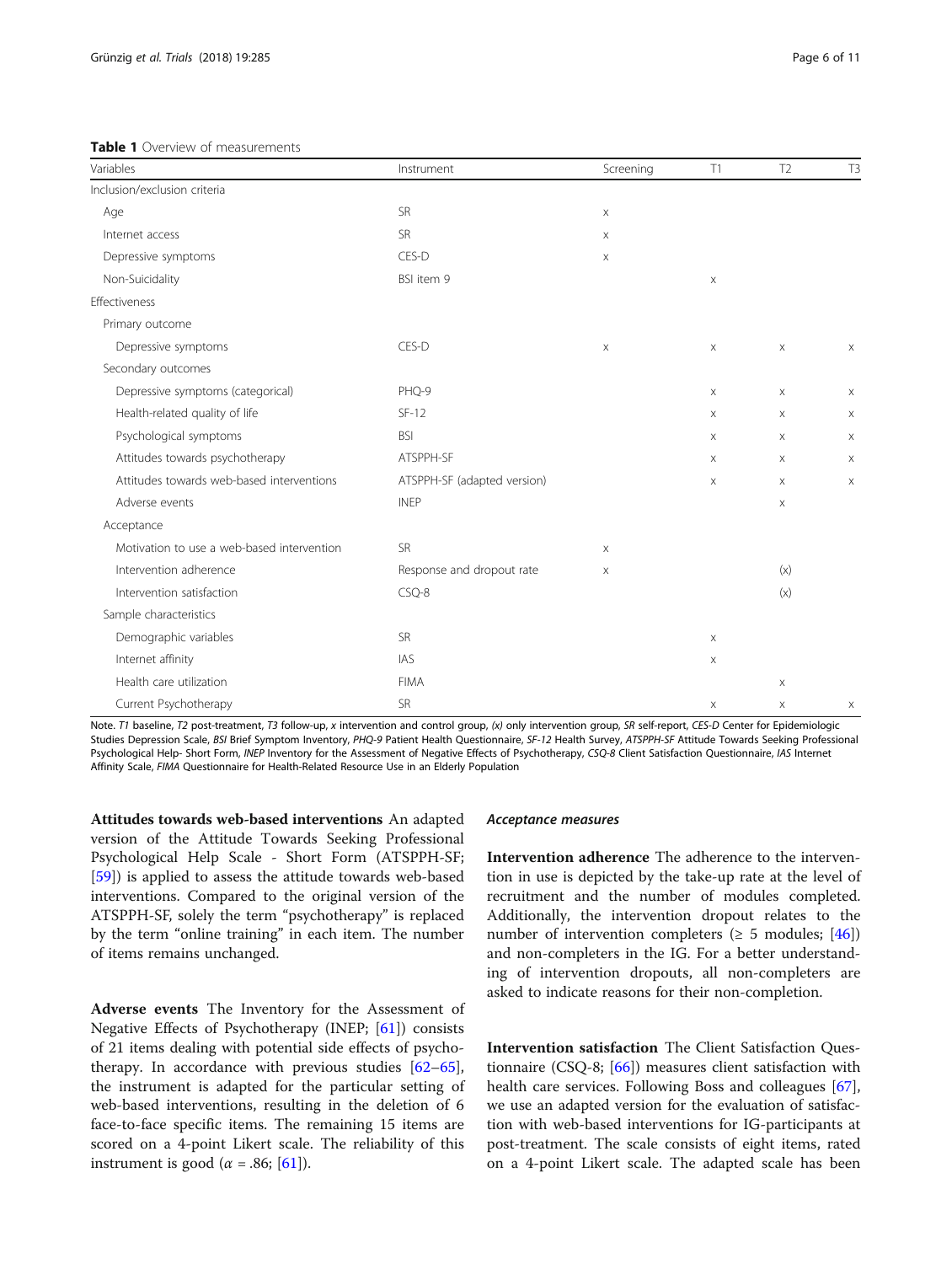validated, indicating high reliability and construct validity [\[67](#page-9-0)]. In addition to intervention satisfaction, one item assesses technical difficulties dealing with the intervention. This item will be evaluated separately.

Motivation to use a web-based intervention In order to gain an understanding of how interested respondents differ from non-interested respondents at the level of recruitment, the screening questionnaire includes five items dealing with respondents' motivation to try a web-based interventions. Three items assess respondents' anticipated usefulness of a web-based intervention, one item assesses their willingness to try a web-based intervention, and one item assesses respondents' computer skills with regards to the application of a web-based intervention. All items are rated on a 4-point Likert scale.

## Sample characteristics

Demographic variables Socio-demographic variables are assessed at baseline, based on the recommendations of Deck and Röckelein [[68\]](#page-9-0). These variables include age, gender, family status, education, employment, diseases, and former psychotherapy.

Internet affinity Internet affinity is measured using the Internet Affinity Scale (IAS; [[69](#page-10-0)]). The IAS measures internet affinity and frequency of internet usage with six items to be rated on a 5-point Likert scale. The scale's reliability is good ( $\alpha$  = .84; [\[69](#page-10-0)]). One additional item assesses computer-related competencies and will be evaluated separately.

Health care utilization For the assessment of utilized health care services, the Questionnaire for Health-Related Resource Use in an Elderly Population (FIMA; [[70\]](#page-10-0)) is applied in an adapted version; items dealing with seniority-specific aspects, such as the usage of nursing services or domestic help, are left out. The remaining ten items assess the number of utilized health care services of the past eight weeks, as well as the current intake of medication. One additional item assesses the use of additional psychological health care options, such as bibliotherapy and self-help groups.

Current Psychotherapy At all points of assessment participants indicate their current motivation and their perceived need for psychotherapy, and whether they are currently receiving face-to-face psychotherapy. Participants indicating their current receipt of psychotherapy are asked how many sessions they have had and when their first appointment has been. Participants not receiving face-to-face psychotherapy are asked to indicate reasons.

## Statistical analyses Effectiveness analyses

Analyses will be based on an intention-to-treat principle by including all randomized participants into the analyses. Primary and secondary outcomes will be analysed using a linear mixed model, assuming data are missing at random. The mixed model for the primary outcome (depression) will include group, time (all three points of assessment) and the interaction of group and time as fixed effects and recruiting outpatient clinic as random effect. Secondary outcomes will be analysed accordingly. We will calculate between-group effect sizes for the primary outcome using the post-treatment depression means and their pooled observed standard deviation. Additional per protocol analyses will include only those participants who have not started psychotherapy until the end of all study procedures, completing all three assessments, and, regarding the intervention group, at least five intervention modules.

We will evaluate the clinical relevance of any given development in a generalized linear model by estimating numbers of treatment response and deterioration (based on the reliable change index; [\[71](#page-10-0)]) and symptom remission (ADS-L score < 22;  $[41]$ ), and by calculating the number needed to treat (NNT) for one more remitted participant.

Potential moderators influencing treatment effects will be analysed in the mixed model analysis. As there is at this point little research concerning moderating variables in the field [[72\]](#page-10-0), these analyses follow an exploratory approach. Potential influencing variables include sociodemographics, internet affinity or attitudes towards psychotherapy.

Analyses will be performed using an alpha level of .05 and two-sided tests. All analyses will be conducted using IBM SPSS.

## Acceptance analyses

Intervention adherence will be calculated by assessing the response rate of returned screeners with interest in study participation and the number of modules completed by intervention group participants. Recruitment and dropout rates will be examined using absolute and percentage frequencies. Participants' satisfaction with the intervention (T2) will be reported descriptively. Potential predictors influencing intervention adherence and intervention satisfaction (e.g., age, depressive symptoms, internet affinity, former psychotherapy) will be assessed in an exploratory multiple regression analysis.

## **Discussion**

This study investigates the effectiveness and acceptance of a guided web-based intervention for individuals with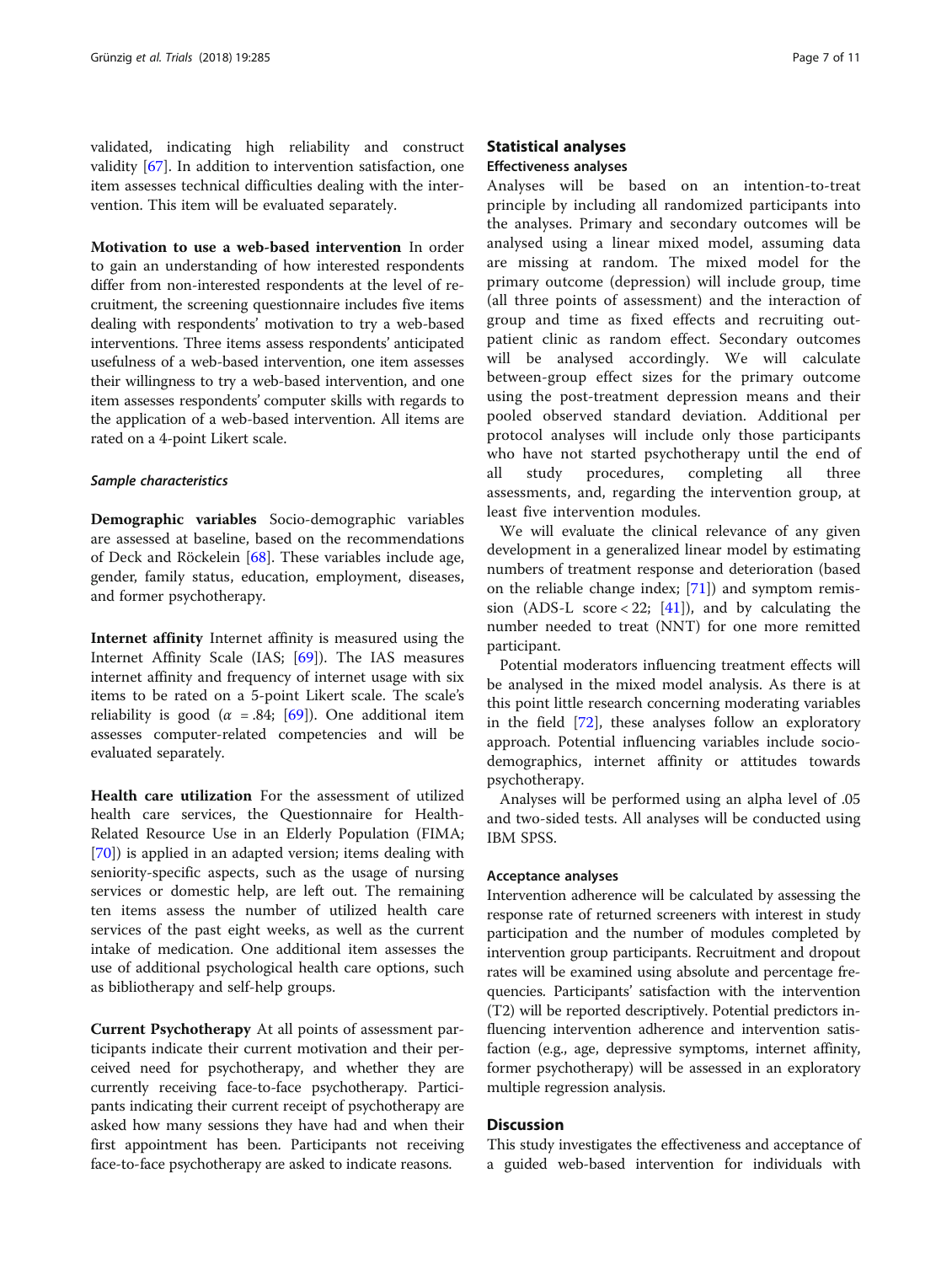depressive symptoms seeking psychotherapy. Participants are individuals with elevated depressive symptoms on a waitlist for psychotherapy at several psychotherapeutic outpatient clinics, who consent to applying an intervention for mood improvement. A randomized controlled trial is conducted, comparing an intervention group receiving immediate access to a web-based intervention to a waiting control group. We expect the intervention group to benefit from the web-based intervention with regard to depressive symptoms, psychological symptoms and quality of life at post intervention and 3-months follow up. In an exploratory approach, the acceptance of the web-based intervention during waiting periods will be assessed, taking various sources of information into account (e.g., take-up and dropout rates).

This study features a number of strengths. While a series of trials have highlighted the efficacy of webbased depression interventions [\[22](#page-8-0)], more research on their effectiveness in practical settings is needed [\[73](#page-10-0)]. This study focuses on the applicability of a web-based intervention in a setting where low-intensity interventions are scarce and urgently needed. At the same time the waiting period differs from other investigated settings, as participants are distinctly seeking face-toface psychotherapy. Thus, participants might perceive the web-based intervention as less credible, thinking that the "real treatment" is yet to come, potentially reducing the effectiveness of the intervention in this setting [\[74](#page-10-0), [75](#page-10-0)]. The study is based on a solid methodology, applying a randomized controlled trial with three times of assessment. The pragmatic study design allows high external validity. As inclusion and exclusion criteria are reduced to a minimum, the investigated sample consists of individuals with depressive symptoms seeking outpatient psychotherapy. In line with current standards, analyses will be based on an intention-to-treat principle and performed using linear mixed-model analyses.

This study also has a few limitations which deserve note. As the study will be conducted in the context of routine mental health care, the waiting periods of participants will vary depending on the capacities of the cooperating outpatient clinics. Some participants will presumably start psychotherapy between postand follow-up assessments. However, due to the limited time span between post and follow-up assessments, the take-up of a subsequent psychotherapy cannot be reliably assessed. Per protocol analyses will be conducted including only those participants who have not started psychotherapy until the completion of follow-up assessments. Due to the routine care setting and in favor of external validity, we include participants who may suffer from other primary psychological symptoms (e.g. anxiety). These

participants might benefit more from other disorderspecific interventions. Nonetheless, trials have implemented web-based depression interventions in routine care settings with high external validity and put forth large effect sizes (e.g. [\[36](#page-9-0), [37\]](#page-9-0)). Similar effects are expected in this study as all participants suffer from depressive symptoms and take an informed choice to partake in an intervention for mood improvement.

When it comes to web-based interventions, considerable dropout rates have been reported [\[76](#page-10-0)]. The participants dropping out of the intervention will be asked for their reasons to do so, thus dropouts will be used for a deeper understanding of intervention acceptance and applicability. In an attempt to minimize intervention dropouts, we implement a web-based intervention with guidance [[19\]](#page-8-0). Additionally, per protocol analysis will be performed for a high quality data analysis. Another limitation is that the main outcome data is based on self-reports. This is a frequently conducted approach with a favorable study cost–validity balance, still clinician-rated outcome measures would be beneficial. We have selected measures with high internal consistency and validity. In line with other research in the field (e.g., [\[63,](#page-9-0) [77\]](#page-10-0)), retest-reliabilities are not reported as studies vary greatly in terms of evaluation times and sample characteristics, which makes retest-reliabilities difficult to interpret in the context of this study design. Also, due to related effort, no analyses of cost-effectiveness are performed in this study. Last, the recruitment of participants has started in February 2017; however, the study has been registered before the beginning of recruitment and no changes have been made to the registry.

The results of this study will be of great relevance for daily clinical practice, as they reflect the applicability of an evidence-based self-help treatment option for individuals seeking psychotherapeutic treatment. Addressing the problem of prolonged waiting periods, it is essential to investigate which treatment options are effective and accepted by those in need. Evidencebased interventions with minimal effort for outpatient clinics are scarce and urgently needed. Thus, implementing a web-based intervention in this setting may be beneficial for those on a waitlist and health care providers. Also, this study investigates a model to viably integrate web-based interventions into the health care system. Considering the growing interest and realization of new treatment approaches, such as stepped-care models [\[78](#page-10-0), [79\]](#page-10-0), web-based interventions have the potential to play an important role as lowintensity interventions in the treatment of depression [[80\]](#page-10-0). As Kazdin and Blase [\[81](#page-10-0)] emphasize, innovative treatment approaches are needed to decrease the burden of mental diseases on a large scale.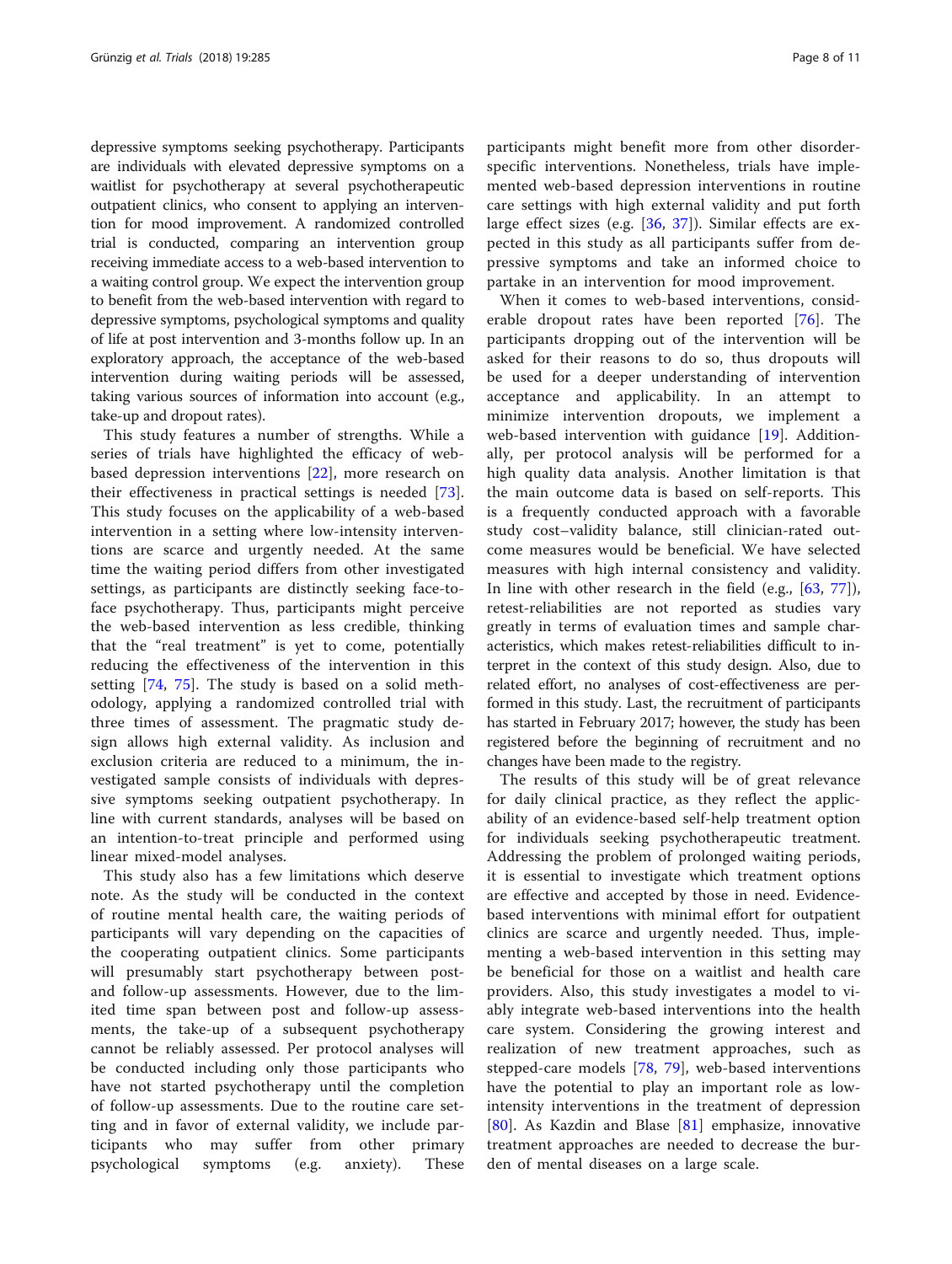## <span id="page-8-0"></span>Trial Status

This is the first protocol version. Recruitment has started in February 2017 and will presumably be completed in summer 2018.

## Additional file

[Additional file 1:](https://doi.org/10.1186/s13063-018-2657-9) SPIRIT-checklist. (DOC 162 kb)

#### Abbreviations

ATSPPH-SF: Attitude Towards Seeking Professional Psychological Help Scale-Short; BSI: Brief Symptom Inventory; CES-D: Center for Epidemiologic Studies Depression Scale; CG: Control group; CSQ: Client Satisfaction Questionnaire; FIMA: Questionnaire for Health-Related Resource Use in an Elderly Population; GSI: Global Severity Index; IAS: Internet Affinity Scale; IG: Intervention group; INEP: Inventory for the Assessment of Negative Effects of Psychotherapy; PHQ: Patient Health Questionnaire; RCT: Randomized controlled trial; TAU: Treatment as usual

#### Acknowledgements

The authors express special thanks to the "Open Access Publishing"-program at the University of Freiburg, which funded the article processing charge. Furthermore, we thank the cooperating outpatient clinics in advance for the recruitment of participants and the Methodological Support Centre of the Rehabilitation Research Network Freiburg for their methodological services.

#### Funding

This study is funded by the Young Researchers Academy "Health Services Research" Baden-Württemberg (Nachwuchsakademie Versorgungsforschung Baden-Württemberg) and the Cooperative Doctoral Study Course "Health Services Research: Collaborative Care" (Kooperatives Promotionskolleg Versorgungsforschung Collaborative Care), which in turn are brought forward by the Ministry of Science, Research and the Arts Baden-Württemberg.

#### Authors' contributions

All authors contributed to the design of this study. LK is initiator and supervisor of the study. SG is responsible for recruitment and data acquisition, she wrote the draft of this manuscript. HB, JB, DE and LK revised the draft of this manuscript, read and approved the final manuscript.

#### Ethics approval and consent to participate

All procedures involved in the study are consistent with the generally accepted standards of ethical practice approved by the ethics committee of the Albert-Ludwigs-University Freiburg (approval number 404/16). All participants submit their informed consent prior to study inclusion.

#### Competing interest

The authors declare that they have no competing interests.

## Publisher's Note

Springer Nature remains neutral with regard to jurisdictional claims in published maps and institutional affiliations.

#### Author details

<sup>1</sup>Department of Rehabilitation Psychology and Psychotherapy, Institute of Psychology, Albert-Ludwigs-University Freiburg, Engelbergerstr. 41, 79085 Freiburg, Germany. <sup>2</sup> Department of Clinical Psychology and Psychotherapy, University of Ulm, Albert-Einstein-Allee 47, 89081 Ulm, Germany. <sup>3</sup>Department of Clinical Psychology and Psychotherapy, Institute of Psychology, Friedrich-Alexander University Erlangen-Nürnberg, Nägelsbachstr. 25a, 91052 Erlangen, Germany.

## Received: 4 October 2017 Accepted: 28 April 2018 Published online: 22 May 2018

#### References

1. Bundespsychotherapeutenkammer (BPtK). BPtK-Studie zu Wartezeiten in der ambulanten psychotherapeutischen Versorgung [Waiting times in

outpatient psychotherapeutic care]. BPtK. 2011. [http://www.bptk.de/](http://www.bptk.de/publikationen/bptk-studie.html) [publikationen/bptk-studie.html.](http://www.bptk.de/publikationen/bptk-studie.html) Accessed 2 Oct 2017.

- 2. Apolinário-Hagen J, Tasseit S. Chancen und Risiken der Internettherapie für die Regelversorgung in Deutschland. Ein Beitrag zur Psychotherapie im Zeitalter von Web 2.0 [Risks and potential of online therapy for German routine health care. Psychotherapy in the age of web 2.0]. Fachzeitschrift für Onlineberatung und computervermittelte Kommunikation. 2015;11:69–86.
- 3. Huckert TF, Hank P, Krampen G. Veränderungen in der Symptombelastung während der Wartezeit auf einen ambulanten Psychotherapieplatz [Changes in psychopathological symptoms during the waiting period for outpatient psychotherapy]. Psychother Psych Med. 2012;62:301–9.
- 4. Siponen U, Välimäki M. Patients' satisfaction with outpatient psychiatric care. J Psychiatr Ment Health. 2003;10:129–35.
- 5. Helbig S, Hoyer J. Hilft wenig viel? Eine Minimalintervention für Patienten während der Wartezeit auf ambulante Verhaltenstherapie [A minimal intervention for patients waiting for outpatient behavioral therapy]. Verhaltenstherapie. 2007;17:109–15.
- 6. Jacobi F, Wittchen H-U. «Diagnoseträger» und Patienten: Zur Epidemiologie behandelter und unbehandelter psychischer Störungen in Deutschland [The epidemiology of treated and untreated psychiatric diseases in Germany]. Psychotherapeut. 2004;3:17–22.
- Hicks C, Hickman G. The impact of waiting-list times on client attendance for relationship counselling. Brit J Guid Couns. 1994;22:175–82.
- 8. Loumidis KS, Shropshire JM. Effects of waiting time on appointment attendance with clinical psychologists and length of treatment. Ir J Psychol Med. 1997;14:49–54.
- 9. Hoyer J, Helbig S, Wittchen H-U. Experiences with psychotherapy for depression in routine care: a naturalistic patient survey in Germany. Clin Psychol Psychother. 2006;13:414–21.
- 10. Musiat P, Goldstone P, Tarrier N. Understanding the acceptability of emental health - attitudes and expectations towards computerised self-help treatments for mental health problems. BMC Psychiatry. 2014;14:CD005330.
- 11. Muñoz RF. Using evidence-based Internet interventions to reduce health disparities worldwide. J Med Internet Res. 2010;12:e60.
- 12. Eells TD, Barrett MS, Wright JH, Thase M. Computer-assisted cognitivebehavior therapy for depression. Psychotherapy. 2014;51:191–7.
- 13. Griffiths F, Lindenmeyer A, Powell J, Lowe P, Thorogood M. Why are health care interventions delivered over the internet? A systematic review of the published literature. J Med Internet Res. 2006;8:e10.
- 14. Andersson G, Ljotsson B, Weise C. Internet-delivered treatment to promote health. Curr Opin Psychiatr. 2011;24:168–72.
- 15. Baumeister H, Lin J, Ebert D. Internetbasierte Gesundheitsinterventionen [Web-based health care interventions]. In: Koch U, Bengel J, editors. Enzyklopädie der Psychologie: Medizinische Psychologie (Band 2) - Anwendungen der Medizinischen Psychologie. Göttingen: Hogrefe; 2017. p. 231–58.
- 16. Lin J, Ebert D, Lehr D, Berking M, Baumeister H. Internetbasierte kognitivbehaviorale Behandlungsansätze: State of the Art und Einsatzmöglichkeiten in der Rehabilitation [Internet based cognitive behavioral interventions: State of the art and implementation possibilities in rehabilitation]. Rehabilitation. 2013;52:155–63.
- 17. Ebert DD, Zarski A-C, Christensen H, et al. Internet and computer-based cognitive behavioral therapy for anxiety and depression in youth: A metaanalysis of randomized controlled outcome trials. PLoS One. 2015;10:e0119895.
- 18. Sander L, Rausch L, Baumeister H. Effectiveness of Internet-based interventions for the prevention of mental disorders: A systematic review and meta-analysis. JMIR Ment Health. 2016;3:e38.
- 19. Baumeister H, Reichler L, Munzinger M, Lin J. The impact of guidance on Internet-based mental health interventions — A systematic review. Internet Interv. 2014;1:205–15.
- 20. Andersson G, Topooco N, Havik O, Nordgreen T. Internet-supported versus face-to-face cognitive behavior therapy for depression. Expert Rev Neurother. 2016;16:55–60.
- 21. Buhrman M, Syk M, Burvall O, Hartig T, Gordh T, Andersson G. Individualized guided Internet-delivered Cognitive-Behavior Therapy for chronic pain patients with comorbid depression and anxiety: A randomized controlled trial. Clin J Pain. 2015;31:504–16.
- 22. Königbauer J, Letsch J, Doebler P, Ebert D, Baumeister H. Internet- and mobile-based depression interventions for people with diagnosed depression: A systematic review and meta-analysis. J Affect Disorders. 2017; 223:28–40.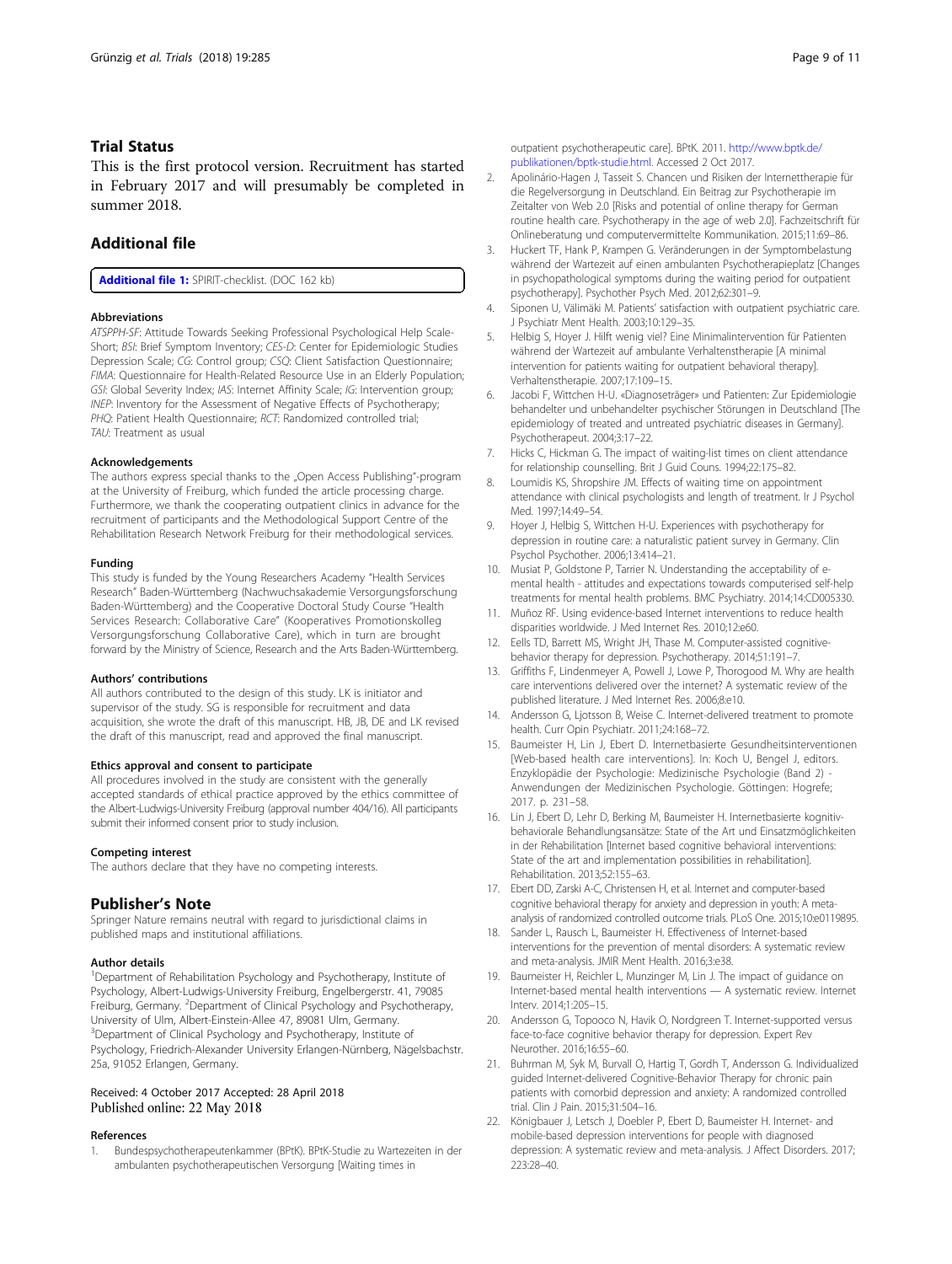- <span id="page-9-0"></span>23. Kok RN, van Straten A, Beekman ATF, Cuijpers P. Short-term effectiveness of web-based guided self-help for phobic outpatients: randomized controlled trial. J Med Internet Res. 2014;16:e226.
- 24. Karyotaki E, Riper H, Twisk J, et al. Efficacy of self-guided Internet-based Cognitive Behavioral Therapy in the treatment of depressive symptoms: A meta-analysis of individual participant data. JAMA Psychiat. 2017;74:351–9.
- 25. Reins JA, Ebert DD, Lehr D, Riper H, Cuijpers P, Berking M. Internet-based treatment of major depression for patients on a waiting list for inpatient psychotherapy: protocol for a multi-centre randomised controlled trial. BMC Psychiatry. 2013;13:318–26.
- 26. Helbig S, Hähnel A, Weigel B, Hoyer J. Wartezeit für Psychotherapiepatienten – und wie sie zu nutzen ist [Waiting times for psychotherapy and how to make the most of it]. Verhaltenstherapie. 2004; 14:294–302.
- 27. Maske UE, Buttery AK, Beesdo-Baum K, Riedel-Heller S, Hapke U, Busch MA. Prevalence and correlates of DSM-IV-TR major depressive disorder, selfreported diagnosed depression and current depressive symptoms among adults in Germany. J Affect Disorders. 2016;190:167–77.
- 28. Faller H, Brähler E, Härter M, et al. Performance status and depressive symptoms as predictors of quality of life in cancer patients. A structural equation modeling analysis. Psycho-Oncol. 2015;24:1456–62.
- 29. Rubio JM, Olfson M, Perez-Fuentes G, Garcia-Toro M, Wang S, Blanco C. Effect of first episode axis I disorders on quality of life. J Nerv Ment Dis. 2014;202:271–4.
- 30. Gallas C, Kächele H, Kraft S, Kordy H, Puschner B. Inanspruchnahme, Verlauf und Ergebnis ambulanter Psychotherapie [Uptake, process and outcomes of outpatient psychotherapy]. Psychotherapeut. 2008;53:414–23.
- 31. Huprich S, Rosen A, Kiss A. Manifestations of interpersonal dependency and depressive subtypes in outpatient psychotherapy patients. Personal Ment Health. 2013;7:223–32.
- 32. Pini S, Perkonnig A, Tansella M, Wittchen H-U. Prevalence and 12-month outcome of threshold and subthreshold mental disorders in primary care. J Affect Disorders. 1999;56:37–48.
- 33. Richards D, Richardson T. Computer-based psychological treatments for depression: A systematic review and meta-analysis. Clin Psychol Rev. 2012; 32:329–42.
- 34. Whitfield G, Hinshelwood R, Pashely A, Campsie L, Williams C. The impact of a novel computerized CBT CD Rom (Overcoming Depression) offered to patients referred to clinical psychology. Behav Cognit Psychother. 2006;34:1–11.
- 35. Twomey C, O'Reilly G, Byrne M, et al. A randomized controlled trial of the computerized CBT programme, MoodGYM, for public mental health service users waiting for interventions. Br J Clin Psychol. 2014;53:433–50.
- 36. Kenter RMF, Cuijpers P, Beekman A, van Straten A. Effectiveness of a webbased guided self-help intervention for outpatients with a depressive disorder: Short-term results from a randomized controlled trial. J Med Internet Res. 2016;18:e80.
- 37. Kenter R, Warmerdam L, Brouwer-Dudokdewit C, Cuijpers P, van Straten A. Guided online treatment in routine mental health care: An observational study on uptake, drop-out and effects. BMC Psychiatry. 2013;13:43.
- 38. Chan A-W, Tetzlaff JM, Altman DG, et al. SPIRIT 2013 statement: defining standard protocol items for clinical trials. Ann Intern Med. 2013;158:200–7.
- 39. Schulz KF, Altman DG, Moher D. CONSORT 2010 Statement: Updated guidelines for reporting parallel group randomised trials. BMJ Brit Med J. 2010;340:698–702.
- 40. Zwarenstein M, Treweek S, Gagnier JJ, et al. Improving the reporting of pragmatic trials: An extension of the CONSORT statement. BMJ Brit Med J. 2008;337:a2390.
- 41. Proudfoot J, Klein B, Barak A, Carlbring P. Establishing guidelines for executing and reporting internet intervention research. Cogn Behav Ther. 2011;40:82–97.
- 42. Hautzinger M, Bailer M, Hofmeister D, Keller F. Allgemeine Depressionsskala (ADS) [The Center for Epidemiologic Studies Depression Scale (CES-D)]. 2nd ed. Göttingen: Hogrefe; 2012.
- 43. Franke GH. Brief Symptom Inventory von L.R. Derogatis (Kurzform der SCL-90-R) - Deutsche Version. Beltz: Göttingen; 2000.
- 44. Gellatly J, Bower P, Hennessy S, Richards D, Gilbody S, Lovell K. What makes self-help interventions effective in the management of depressive symptoms? Meta-analysis and meta-regression. Psychol Med. 2007;37:1217–28.
- 45. Krämer LV, Helmes AW, Seelig H, Fuchs R, Bengel J. Correlates of reduced exercise behaviour in depression: The role of motivational and volitional deficits. Psychol Health. 2014;29:1206–25.
- 46. Buntrock C, Ebert D, Lehr D, et al. Effectiveness of a web-based cognitive behavioural intervention for subthreshold depression: Pragmatic randomised controlled trial. Psychother Psychosom. 2015;84:348–58.
- 47. Ebert D, Lehr D, Boß L, et al. Efficacy of an internet-based problem-solving training for teachers: Results of a randomized controlled trial. Scand J Work Environ Health. 2014;40:582–96.
- Nobis S, Lehr D, Ebert D, et al. Efficacy of a web-based intervention with mobile phone support in treating depressive symptoms in adults with type 1 and type 2 diabetes: A randomized controlled trial. Diabetes Care. 2015; 38:776–83.
- 49. Ebert DD, Nobis S, Lehr D, et al. The 6-month effectiveness of Internetbased guided self-help for depression in adults with Type 1 and 2 diabetes mellitus. Diabet Med. 2017;34:99–107.
- 50. Ebert DD, Buntrock C, Lehr D, et al. Effectiveness of web- and mobile-based treatment of subthreshold depression with adherence-focused guidance: A single-blind randomized controlled trial. Behav Ther. 2018;49(1):71–83.
- 51. Buntrock C, Ebert DD, Lehr D, et al. Effect of a web-based guided self-help intervention for prevention of major depression in adults with subthreshold depression: A randomized clinical trial. JAMA. 2016;315:1854–63.
- 52. Lewinsohn PM. A behavioral approach to depression. In: Friedman J, Katz MM, editors. The psychology of depression: Contemporary theory and research. New York: Wiley; 1974. p. 157–85.
- 53. D'Zurilla TJ, Nezu AM. Social problem solving in adults. In: Kendall PC, editor. Advances in cognitive-behavioral research and therapy. London: Academic Press; 1986. p. 201–74.
- 54. Wyer RS, editor. Perspectives on behavioral self-regulation. Mahwah: Lawrence Erlbaum Associates; 1999.
- 55. Titov N. Internet-delivered psychotherapy for depression in adults. Curr Opin Psychiatr. 2011;24:18–23.
- 56. Kroenke K, Spitzer RL. The PHQ-9: A New Depression Diagnostic and Severity Measure. Psychiat Ann. 2002;32:509–15.
- 57. Löwe B, Spitzer RL, Gräfe K, et al. Comparative validity of three screening questionnaires for DSM-IV depressive disorders and physicians? J Affect Disorders. 2004;78:131–40.
- 58. Ware JE, Kosinki M, Keller SD. A 12-Item Short-Form Health Survey. Med Care. 1996;34:220–33.
- 59. Fischer EH, Farina A. Attitudes toward seeking professional psychological help: A shortened form and considerations for research. J Coll Student Dev. 1995;36:368–73.
- 60. Elhai JD, Schweinle W, Anderson SM. Reliability and validity of the Attitudes Toward Seeking Professional Psychological Help Scale-Short Form. Psychiat Res-Neuroim. 2008;159:320–9.
- 61. Ladwig I, Rief W, Nestoriuc Y. Welche Risiken und Nebenwirkungen hat Psychotherapie? Entwicklung des Inventars zur Erfassung Negativer Effekte von Psychotherapie (INEP) [What are the risks and side effects to psychotherapy? – Development of an inventory for the assessment of negative effects of psychotherapy (INEP)]. Verhaltenstherapie. 2014;24:252–63.
- 62. Nobis S, Lehr D, Ebert D, et al. Efficacy and cost-effectiveness of a webbased intervention with mobile phone support to treat depressive symptoms in adults with diabetes mellitus type 1 and type 2: Design of a randomised controlled trial. BMC Psychiatry. 2013;13:306.
- 63. Thiart H, Lehr D, Ebert DD, Sieland B, Berking M, Riper H. Log in and breathe out: efficacy and cost-effectiveness of an online sleep training for teachers affected by work-related strain - study protocol for a randomized controlled trial. Trials. 2013;14:169.
- 64. Heber E, Ebert DD, Lehr D, Nobis S, Berking M, Riper H. Efficacy and costeffectiveness of a web-based and mobile stress-management intervention for employees: design of a randomized controlled trial. BMC Public Health. 2013;13:655.
- 65. Ebert DD, Lehr D, Smit F, et al. Efficacy and cost-effectiveness of minimal guided and unguided internet-based mobile supported stress-management in employees with occupational stress: a three-armed randomised controlled trial. BMC Public Health. 2014;14:807.
- 66. Nguyen TD, Attkisson CC, Stegner BL. Assessment of patient satisfaction: Development and refinement of a service evaluation questionnaire. Eval Program Plann. 1983;6:299–313.
- 67. Boss L, Lehr D, Reis D, et al. Reliability and validity of assessing user satisfaction with web-based health interventions. J Med Internet Res. 2016; 18:1–13.
- 68. Deck R, Röckelein E. Zur Erhebung soziodemographischer und sozialmedizinischer Indikatoren in den rehabilitationswissenschaftlichen